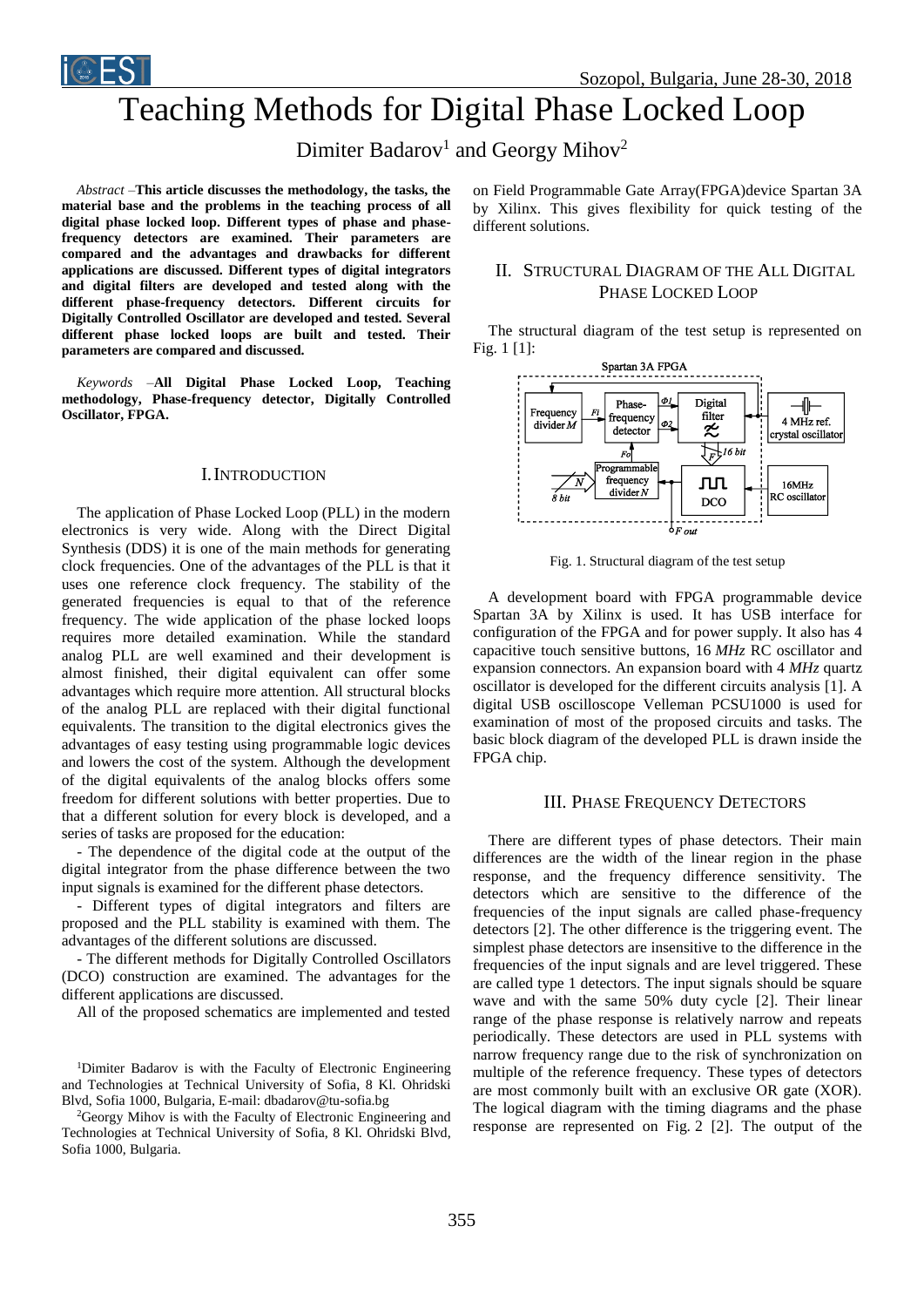detector Ф is connected to an analog filter for demonstration of the phase response.

The schematic diagram of the detector with the analog filter is represented in *a*. The timing diagrams of the input signals and the  $\Phi$  signal is represented in *b*. The phase response is represented in the form of voltage after the analog filter in *c*.



Fig. 2. XOR phase detector with LPF

As it can be seen from the diagrams the output frequency is twice the frequencies of the input signals. The phase response is with triangular shape and linear region from 0 to π. In order to work in the middle of the linear range the phase difference between the input signals should be  $\pi/2$ . In case of input signal loss, the detector works in the middle of the linear region [2].

The next type of phase detectors are edge triggered. These are also called type 2 detectors. In this type of detectors, the duty cycle of the input signals does not need to be 50% [3]. Its logical diagram along with the timing diagrams and the phase response is represented on Fig. 3:



The triggering event in this detector is the rising edge of the input signals. The *f<sup>i</sup>* signal is applied to a forming circuit which generates a short negative pulse after each rising edge of the signal [3]. This pulse sets the flip-flop. The *f<sup>o</sup>* signal is applied to the clock input of the flip-flop and resets it when the rising edge arrives. As it can be seen from the timing diagrams the output frequency Ф is equal to the frequency of the input signals. The phase response is with sawtooth form and linear region from 0 to  $2\pi$ . To work in the middle of the phase response, the steady phase difference between the input signals should be  $\pi$ . If the input signal  $f_i$  is lost the detector works in the middle of the linear region of the phase response.

The most serious drawback of these two-phase detectors is the relatively narrow linear range of the phase response. This leads to a worse interference immunity as the interference injected to the input of the detector can easily get the phase difference outside of the linear region [4].

The more advanced phase detectors are sensitive to the frequency difference of the input signals.

In their phase response there is a constant component outside of the linear range [2]. This gives the ability to tell

which one of the input frequencies is higher. These detectors are used in PLL systems with wider working frequency range. On the startup the detector gives information what is the difference of the two frequencies and the proper code for the DCO synchronization is generated. These detectors are having the widest linear range in the phase response. The logical diagram of such detector is represented on Fig. 4. Its output signals are connected to a charge pump and a passive integrator for demonstration of the phase response [5].



Fig. 4. Edge triggered phase-frequency detector

The compared signals  $f_i$  and  $f_o$  set on their rising edge two D-type flip-flops. The logical element NAND (G1) generates low level when both of the flip-flops are in set condition. This low level resets the flip-flops simultaneously. The output of the first flip-flop (Ф1 signal) is in high state if *f<sup>o</sup>* leads *fi*. The duration of the high state is equal to the duration between the rising edges of the two signals. If the  $f_i$  signal leads  $f_o$  the output of the second flip-flop (Ф2 signal) is high for the time difference between the rising edges. In the diagram there is shown a schematic of a charge pump and integrator for the demonstration purposes of the phase response. The detector has linear range of the phase response form  $-2\pi$  to  $2\pi$ . In order to work in the middle of the linear range the phase difference between the input signals should be 0.

#### IV. DIGITALLY CONTROLLED OSCILLATORS

In the analog PLL a main block is the Voltage Controlled Oscillator (VCO). It receives analog voltage and changes its output frequency depending on that voltage.

It has good parameters, but its price is high and in most of the cases it takes too much space on the Printed Circuit Board (PCB). It is also difficult for integration due to the large inductor on the chip [7]. For that reason, in the all-digital PLLs it is replaced by Digitally Controlled Oscillator. In it, the output frequency is controlled by a binary code. This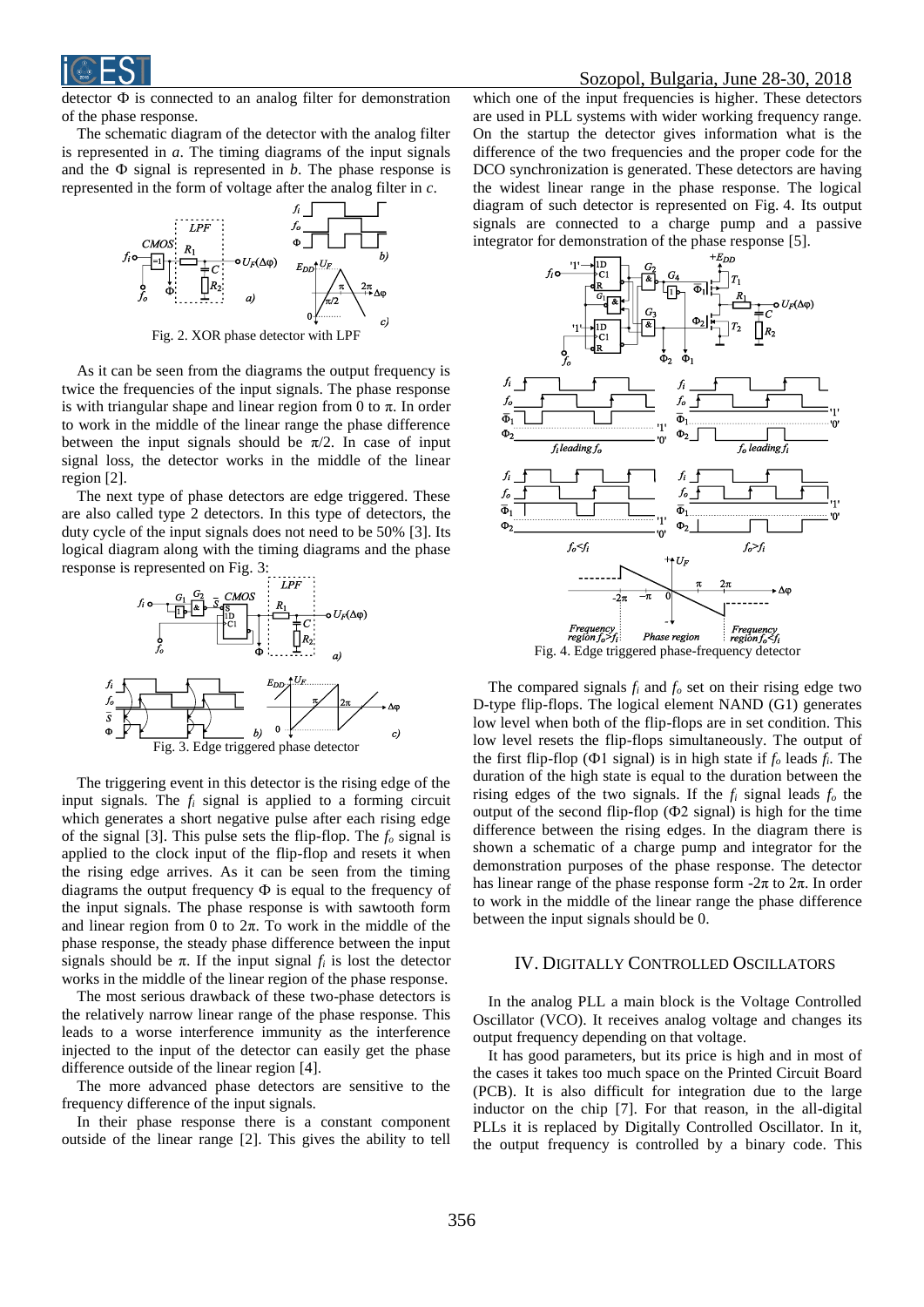

function can be achieved by several different methods. The first method is connecting a Digital to Analog Converter to a standard Voltage Controlled Oscillator [2]. It is not very desirable because we keep the high price and the difficulty for integration of the standard VCO. The advantage of the method is the easily controlled frequency step. The other more desirable and frequently used solution in the digital PLL is the high frequency square wave oscillator followed by a programmable frequency divider Fig. 5. It has the advantages of easy integration, lower price and higher stability. The disadvantage is the relatively high frequency of the oscillator required for a small enough frequency step. This leads to higher energy consumption.



The main problem of the concept is the increase of the frequency step when lowering the division coefficient *K*. A way to correct this is to connect a fixed frequency divider before the programmable one [8].

#### V. DIGITAL INTEGRATORS AND FILTERS

In the all-digital PLLs are used the same phase comparators as in the analog systems. The difference is that the analog filter or integrator is replaced with digital integrator or filter. This way the digital control code for the DCO is generated. Here the main logical diagrams and concepts will be discussed. The most common method for converting the time signals at the output of the phase detector to code is with digital integrator. The logical diagram of the integrator is represented on Fig. 6.



It is built with a reversible counter with Clock Enable input and an Up/Down input. The clock frequency applied to the counter *F Integrator* is the equivalent of the time constant of the integrator.

By changing that frequency, the time constant can be changed. The outputs of the phase frequency detector are connected to the Count Enable and the Up/Down inputs of the counter. This way the integrator accumulates n pulses of *F Integrator* the time between the rising edges of the compared signals. The direction of accumulation is determined on which of the signals is leading. This way at the output of the counter is formed a digital code for the DCO [9].

Another version for conversion of the output signal of the phase detector Ф to digital code is proposed on Fig. 7:



Fig. 7. Time-to-digital converter with parallel register

On the rising edge of the signal  $\Phi$  the counter is being cleared and enabled and starts counting the pulses of the clock frequency  $f_c$ . On the falling edge of the signal the counter is disabled and stops counting [10].The accumulated value is stored to the parallel register after it [2]. This way the control code for the DCO is formed based on the phase difference of the signals. The main difference from the digital integrator is that the value of the counter here is cleared before each counting cycle. That means that in this case there is a fixed relation between time difference and digital code.

In some cases, for the stable operation of the PLL it is required additional filtration of the digital signal before applying to the DCO. It is possible to implement a standard Finite Impulse Response (FIR) filter into the FPGA Fig. 8 [2]:



The logical diagram of the filter consists of a parallel shift register *N* for the samples from the digital integrator or filter. When a new sample enters the register from the left, all the samples inside are shifted with one position to the right. Every sample is multiplied by the corresponding coefficient *c* and the results are summed in order to form the current output sample  $K_i$  which is applied to the DCO [6]. One of the common realizations of the principle is the pipelined architecture Fig. 9. The circuit consists of *p* parallel registers connected in series forming one shift register. Before entering the register, the value  $N_i$  is divided by  $p$  into the DIV block.

The  $N_i$ - $p/p$  sample is subtracted from the current filtered value  $K_{i-1}$  into the SUB block. At its output the value  $K_{i-1}$  -  $N_{i-1}$  $p/p$  is formed. The value  $N/p$  is added to it into the SUM